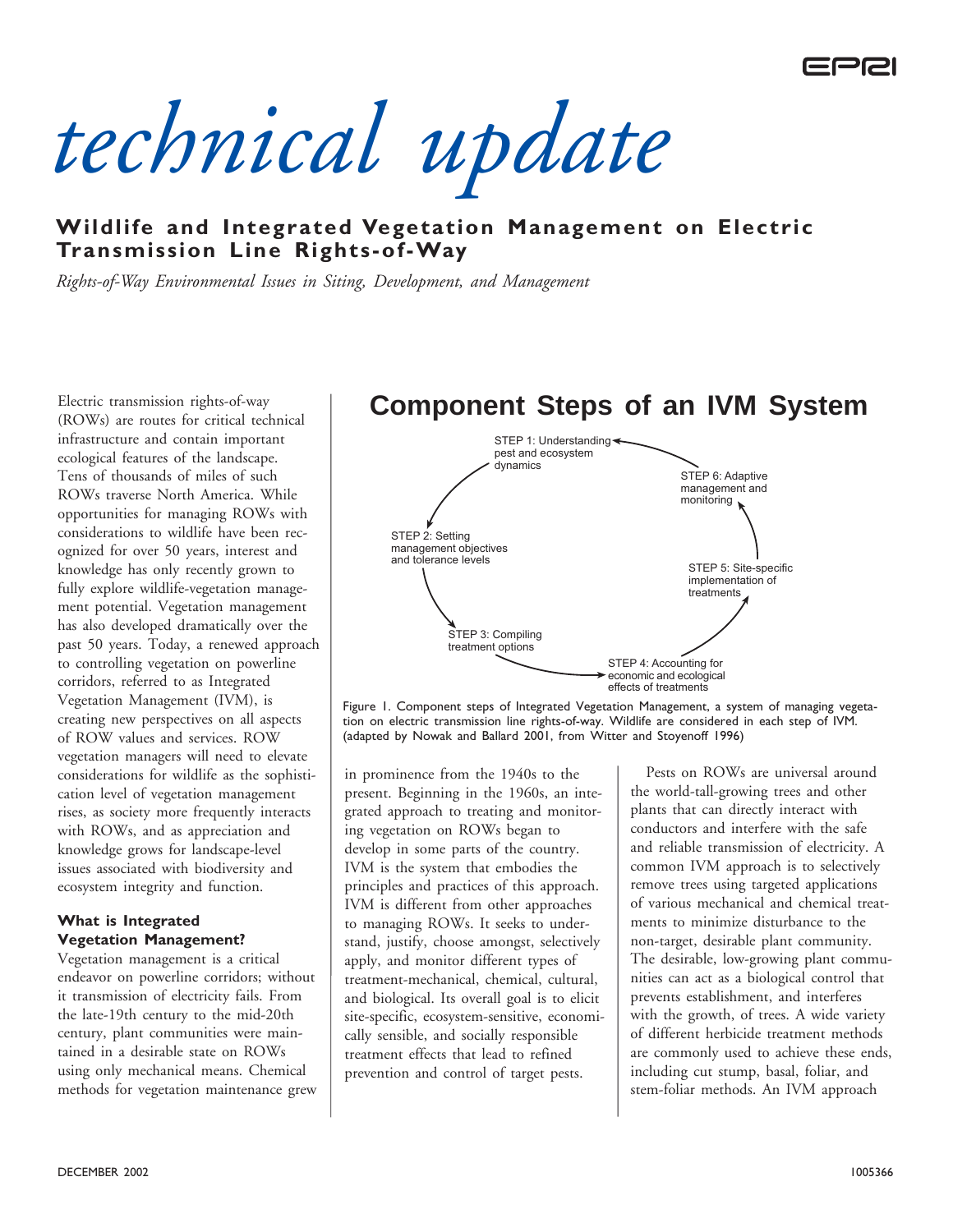to vegetation management does not preclude the integration of other, more coarse or broadcast methods, such as mowing or even broadcast helicopter applications of herbicides. Regular blanket application of these types of treatments; however, without efforts to integrate the development of plant communities as a biological control, is not IVM. Biological control via the persistent presence of desirable grass-forb-shrub communities is the core element of IVM. It is this early successional plant community, in all its various forms, that produce many values associated with ROWs, including wildlife values supported by ROWs as habitat.

### **What is Wildlife?**

Most people think of only game animals as wildlife-deer, bear, squirrel, hares, grouse, etc. Research and management have focused on these game animals for most of the last century. Since the 1980s there has been a growing appreciation of conservation values associated with other wildlife as integral parts of healthy ecosystems. Today, wildlife is often defined as "any living thing that is part of a natural ecosystem" (Hunter 1990), and includes animals such as voles, songbirds, and butterflies.

Wildlife provides unique values and service on ROWs. Many animals, particularly those that are small and often overlooked, are important indicators of environmental change and barometers of healthy and diverse ecosystems. Some species can be food for other wildlife, game animals for hunting, pollinators, and appealing visuals due to their natural beauty and wildness. Wildlife-ROW interactions are germane particularly today as ROWs represent expanses of early-successional habitats that are increasingly rare in the landscape.

### **Wildlife and Vegetation Management on ROWs**

Wildlife management in IVM is often viewed from two different perspectives: (1) the manager manipulating habitats for populations of specific animal species; and (2) the manager considering the environmental effects of management on wildlife in general. Both perspectives view animal populations as varying as a result of management that affects habitat through changes in vegetation condition. In the

first case, specific attributes of habitat can be directly altered to favor a single species. In the second case, vegetation management treatments are evaluated for their potential influences on wildlife communities.

The scale at which wildlife use the environment is important to consider. "Landscape-level wildlife," such as deer, turkey, and bear, find only some of their habitat elements on any one tract of land. These animals require a mosaic of large habitat patches across a landscape of which ROWs may provide only one part. Other animals, such as small mammals, songbirds, and insects, are able to meet all of their daily needs within the ROW area. For these "site-level wildlife," small patches of vegetation can be entirely critical to their survival.

Wildlife have four core requirements to meet life needs: food, cover, water, and space. Food is directly related to the vegetation conditions created on a ROW, and indirectly through the animals that live in those conditions that may be food for other animals. Wildlife cover serves primarily as protection while animals conduct one or more of the necessary functions in their lives, such as breeding, nesting, hiding, resting, sleeping, feeding, and traveling. Water can be an important feature that requires protection. In particular, small wetlands can provide valuable breeding habitat for amphibians, waterfowl, and other species. Space is related to the need for animals to move and is often as much a function of off-ROW conditions as on, particularly for landscape-level animals.

Vegetation management on powerline corridors most directly influence food and cover. Managers affect vegetation and habitat by varying the intensity and selectivity of management. Intensity is related to the degree to which the community of vegetation is changed. For example, a mowed ROW can be considered to have undergone a higher degree of community change, at least in the shortterm, than one that has only the trees removed by hand cutting or selectively applied herbicides. It is important to note that vegetation management cannot be categorized as good or bad for wildlife. Instead, changes in vegetation with treatment produce changes in habitat, which

may then change the species that use that land area. Except in very extreme cases, any ROW will be favorable habitat for some form of wildlife. Setting goals for what type of wildlife is targeted to benefit from management activities is necessary to determine what type of management is best undertaken.

It is important to recognize that because ROWs are corridors, they provide unique landscape functions that are keenly related to wildlife. ROWs can act as conduits that facilitate the movement of animals. In forested areas, where the vegetation conditions of a ROW are much different than the surrounding land, ROWs can act as barriers that inhibit animals crossing from one patch of forest to another. ROWs often create edge, particularly in forested areas. The transition zones between the ROW and surrounding lands, where edge is created, are called ecotones. Ecotones generally have high wildlife diversity because different habitat elements are conjoined. Edges; however, can also reduce habitat value for some key species, such as songbirds nesting in adjacent forest that require forest "interior" type conditions. Corridors acting as conduits and the presence of ecotones may promote the actions of predators and parasites on some wildlife. All of these functionshabitat, conduit, barrier, and edge-can be modified by vegetation management.

## **Case Studies**

A wide variety of wildlife has been studied on ROWs, from mice to deer, butterflies to snakes. Five of the most commonly studied species or species groups—deer, songbirds, small mammals, butterflies, and reptiles and amphibians are highlighted below to provide ideas and concepts that are broadly applicable to other species and are indicative of how IVM relates to wildlife. Table 1 presents specific citations to ROW vegetation management and these five groups of animals.

#### Deer

Deer are "landscape-level" animals that use ROWs primarily for forage. Having shrubs and small trees on ROWs, mixed with patches of grass and forbs, provide deer with food and the necessary cover when foraging. Most ROW vegetation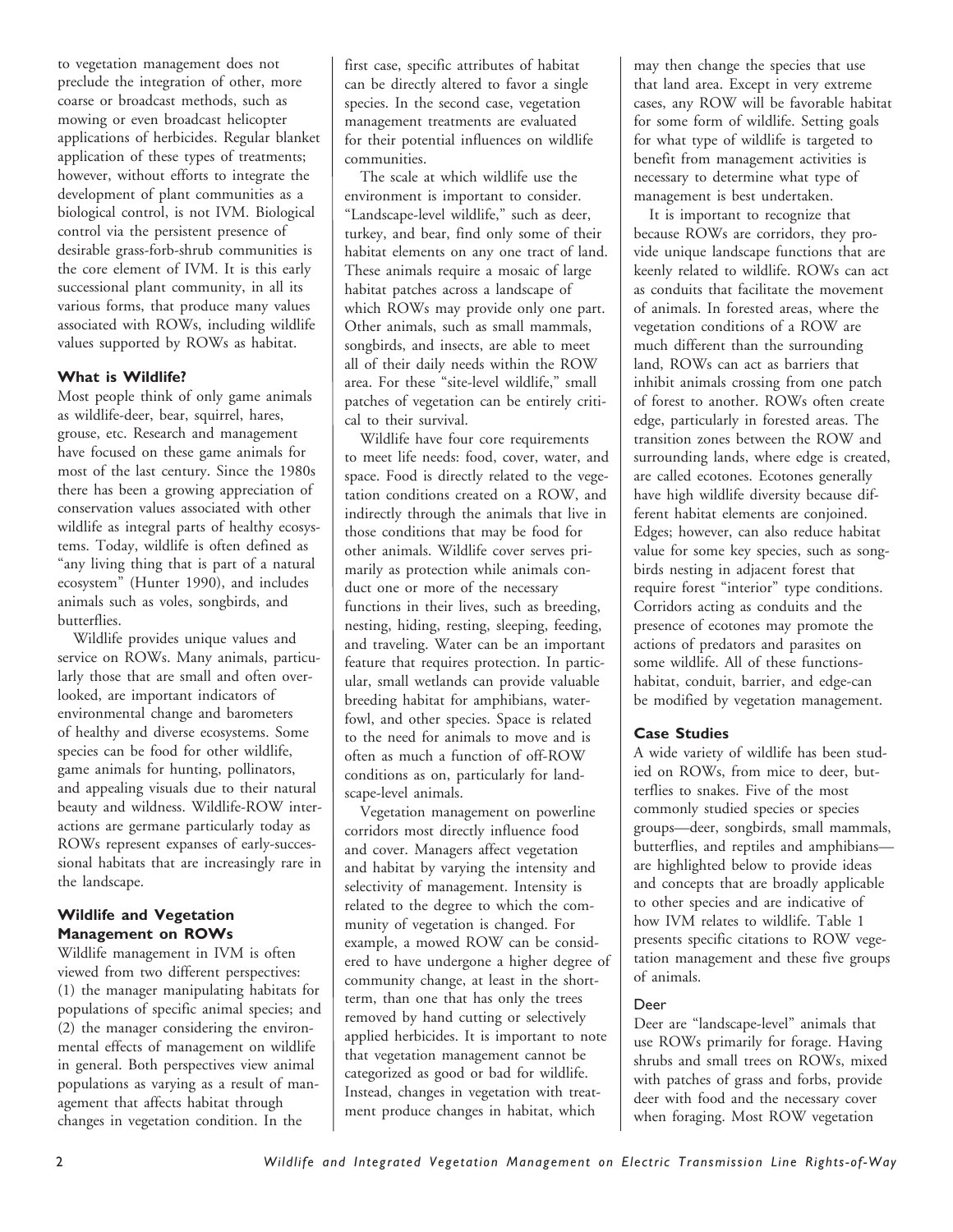management treatments can be considered to have some positive effect on deer habitat. Mowing can promote woody browse. Herbicides can be used to create patches of grasses and forbs that facilitate movement or provide bedding. Wintering yards are a critical, large-scale element of habit for deer, particularly in northern ranges. Deer often congregate during the winter at lower elevations, particularly in those areas with conifer cover that limit snow depth, moderate climate, and provide forage. ROWs can fragment these yards and create a barrier to movement within them. Vegetation managers can minimize negative barrier effects by adding foraging opportunities within the ROW, or by managing ROW vegetation to create corridors for crossing from one side of the ROW to the other.

# Songbirds, Small Mammals, Butterflies, Reptiles, and Amphibians

ROWs that consist of a mosaic-pattern of grass-forb communities mixed with shrubs provide habitat for diverse communities of songbirds, small mammals, butterflies, reptiles and amphibians. Most of these animals can complete their life cycles within ROWs. Home ranges of many of these animals are so small that patches of vegetation need only be as large as onetenth acre. Some species benefit from having mixtures of plant communities; one community may provide food, another cover. For songbirds, various sparrows, for example, prefer grass-dominated plant communities as habitat, while some warblers require shrub cover. A diverse ROW can reduce the risk associated with some predators and parasites of birds. For example, parasitism of songbirds by the brown-headed cowbird is higher on ROWs with uniform grass-herb communities or uniform, tall shrub cover. Small mammals are important component of these communities. Some species of voles prefer grass habitats, whereas others prefer shrubs. White-footed mice benefit from a mixture of grass-forb-shrub habitat. Butterflies can be problematic. Some may have specific hosts for some stages of life. If that plant host is missing from the ROW, the animal will not be present. A succession of plants that flower at different times during the growing season will generally benefit butterflies. Many snake species are found on ROWs dominated

by grasses, while salamanders may occur on the same ROWs in areas of shrub cover.

## **Summary**

ROWs clearly provide important habitat for many animal species associated with early successional plant communities, i.e., those plant communities dominated by mixtures of grasses, forbs, and shrubs. It is apparent that even within the small confines of a ROW, mosaics of vegetation conditions within a ROW can be valuable. Patches of vegetation at fractions of an acre in size, mixed with other patches, provides diversity of habitat favored by many species. In general, diverse habitat equates with diverse wildlife. A variety of different vegetation management practices can be used to create diverse habitat, so one treatment should not be promoted as being better than others. A need for biological control in IVM; however, often leads to the development and long-term maintenance of shrub habitat. Shrubs are important habitat for a variety of early successional wildlife species. Because shrub habitat is declining across much of the U.S., ROWs managed to include shrubs can be important to national-wide wildlife and biodiversity management efforts.

## **Stepwise Considerations for Wildlife in IVM**

IVM can be viewed as a system composed of steps that formalize the relationship among phases of management. Moreover, it broadens the considerations for ecological, environmental, economical, and societal opportunities and constraints for management. At each step of IVM, critical outcomes and outputs are being produced that must be integrated into the system.

A model developed by Witter and Stoyenoff (1996) for Integrated Pest Management (IPM) of insects in urban systems is adapted below to present key steps of IVM and wildlife considerations as they relate to each of those steps (after Nowak and Ballard, 2001; see Figure 1). The model should be viewed as a systems approach for IVM and the treatment of wildlife. Wildlife considerations are to be made at each step.

# STEP No. 1: Understanding Pest and Ecosystem Dynamics

The first step in an IVM program is to develop a working knowledge of the organisms—plants and animals—that may be affected by management. ROW vegetation management necessarily puts a focus on plants, but all organisms affected by management activities should be considered, including wildlife. Knowledge starts with species identification, but focuses on understanding what species are potentially present, their life histories (reproduction, growth, longevity), their habitat requirements, and how they may respond to changes in vegetation conditions. Specific considerations should be made to determine the potential for any threatened, rare or endangered animals to exist near or on a ROW. These animals are critical elements of biodiversity and are often considered important indicators of changing ecosystem health and integrity. If information on plant and animal populations and ecosytems is inadequate, efforts must be made to garner such information through monitoring or formal research.

# STEP No. 2: Setting Management

Objectives and Tolerance Levels While the overall goal for ROW vegetation management remains unchanged providing safe and reliable transmission of electricity—there is much flexibility as to how managers can meet this goal. Different types of low-growing plant communities can be cultured on any one ROW to meet the goal. Various wildlife can be provided for using treatment methods that conserve or develop important elements of habitat. Concern for the environmental effects of management is always included in IVM. In a general sense, objectives should always include a recognition that habitat is being manipulated, and that management efforts will be made to minimize the negative aspects of those effects. Stakeholders in ROWsanyone influenced by ROWs and their management-should be engaged in the process of developing management objectives. Stakeholders can have varied interests, and management of ROWs with a focus on a single animal species may be an objective, for example, for deer. Conversely, whole guilds of animals such as birds or buttteflies could be of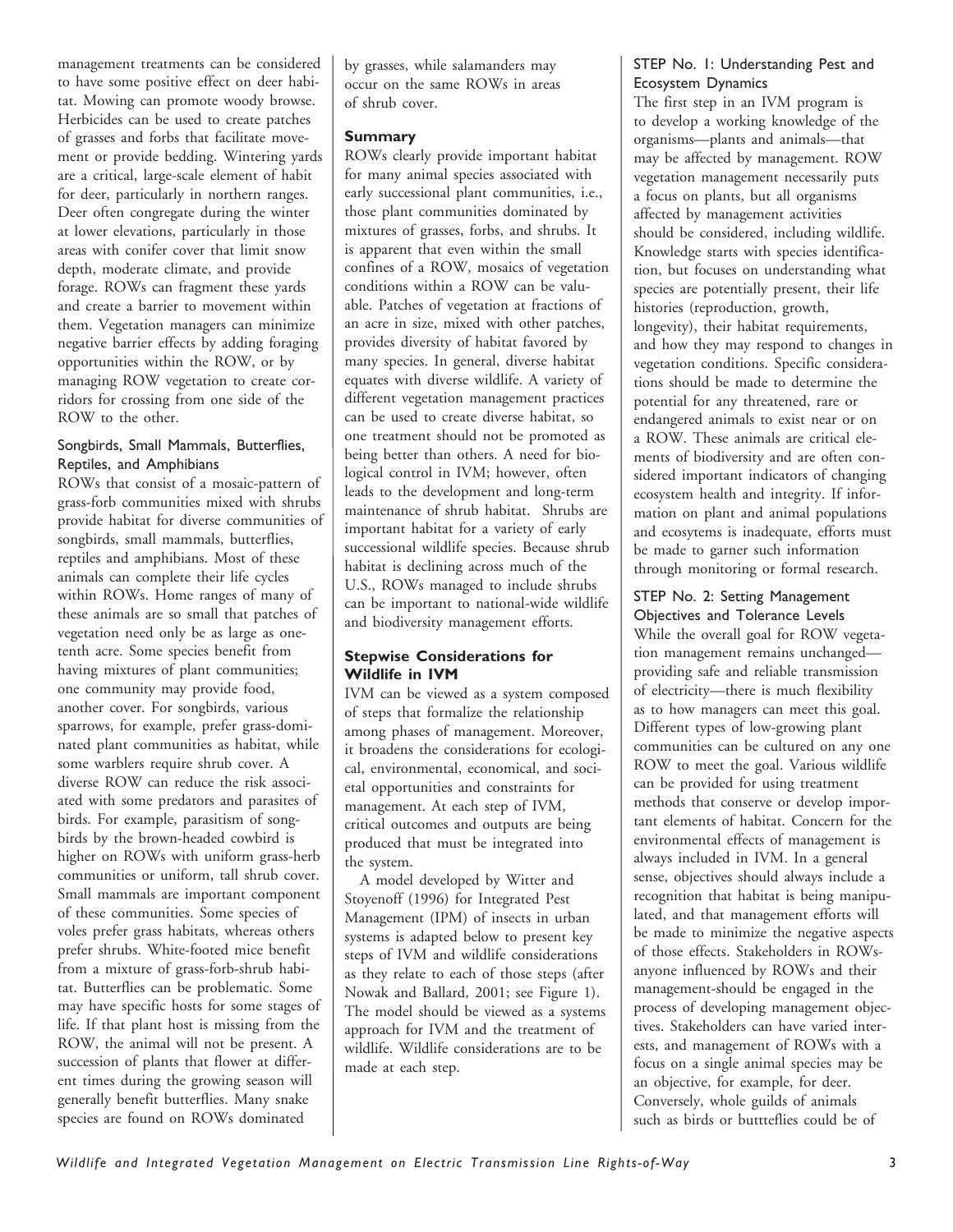general interest to stakeholders, for example, to birdwatchers. Managers must learn the needs and interests of other parties, and adjust techniques to accommodate where possible. Collaborative interaction between ROW managers and various stakeholders can be fostered by partnerships formed around wildlife (see Sidebar on Project Habitat®).

In IVM, it is critical to have a predetermined tolerance level of the number of individual pests that can live in a ROW ecosystem and not create an impact that requires immediate treatment. With such a defined level, vegetation is not routinely treated, but is instead treated only as needed. Monitoring of ROWs is conducted regularly to judge the conditions of targeted species, particularly pest species that can interfer with transmission lines. There is some flexibility in defining thresholds in IVM. Different thresholds may be developed near transmission towers or along ROW edges compared to the mid-span and centerline. Vegetation under the conductors (the "wire zone") may be managed differently than near the towers or along the edges (the "border zone"). For example, researchers working together on ROWs in Pennsylvania have utilized a "wire zone/border zone" management technique (see Figure 2), and have demonstrated that the associated diversity of vegetation conditions supports high diversity of wildlife (Table 1).

# **Project Habitat**®

Project Habitat<sup>®</sup> began in 1995 as an educational and community relations program that is meant to help utilities manage wildlife habitat on ROWs and earn positive recognition in their communities for these efforts. The program is sponsored by various industry, government agency, private citizens, and non-government organization groups.

- Objectives of Project Habitat® are to:
- 1. manage ROWs with an eye towards wildlife habitat;
- 2. increase biodiversity on or near ROWs;
- 3. involve local citizens in the effort; and
- 4. gain positive publicity for the participants.

To accomplish these objectives, members are required to use integrated vegetation management (IVM) programs that feature low-volume, selective application of herbicides to control trees, which fosters the development of diverse, early succession plant communities. Project Habitat<sup>®</sup> provides the utilities national recognition and organizational support for generating publicity through various mediums, including brochures, signage, and personal contacts.

#### **Case Study: the Karner Blue Butterfly**

One of the original Project Habitat<sup>®</sup> projects was associated with the Karner Blue Butterfly (KBB) in New York. Of the 12 original projects, it was the only one to feature a non-consumptive (game) species.

The KBB was listed as endangered in New York in 1977 and is now a federally endangered species. ROWs in east-central New York provide some of the last refugia for KBB. Until the 1980s, habitat for KBB was maintained on ROWs by happenstance. Routine broadcast herbicide applications in the 1960s and 1970s favored lupine, a plant whose foliage is required by KBB as food during its larval stage. A habitat preserve was formed by the utility in 1988 to protect the KBB. Cooperation of interested parties in protecting KBB was facilitated by Project Habitat<sup>®</sup>. Public recognition and publicity have been overwhelmingly favorable in response to education and research aimed at evaluating ROW vegetation management techniques to expand habitat for blue lupine, while retaining traditional ROW operations and maintenance techniques that are consistent with IVM. Selective application of herbicide to remove individual trees and shrubs that can out-compete lupines for site resources and growing space is consistent with the objectives of Project Habitat<sup>®</sup>. The main goal of the KBB project research is to demonstrate which of the available IVM strategies and techniques can be optimized to fulfill the goals of cost effective, reliable ROW vegetation management while providing optimal conditions for blue lupine and other nectar plants.

This Sidebar was written using select text and ideas from Hurst (1997), Shupe et al. (1997), and Smallidge et al. (1995, 1996), and was supplemented and confirmed with information from the Project Habitat® website located at www.projecthabitat.com.



Figure 2. Bramble and Byrnes' wire zone-border zone approach to vegetation management on powerline corridor rights-of-way. Note that shrubs and short trees are fostered in the borders, and grasses and forbs are managed in the wire zone. (Diagram adapted from Yahner et al. 2001)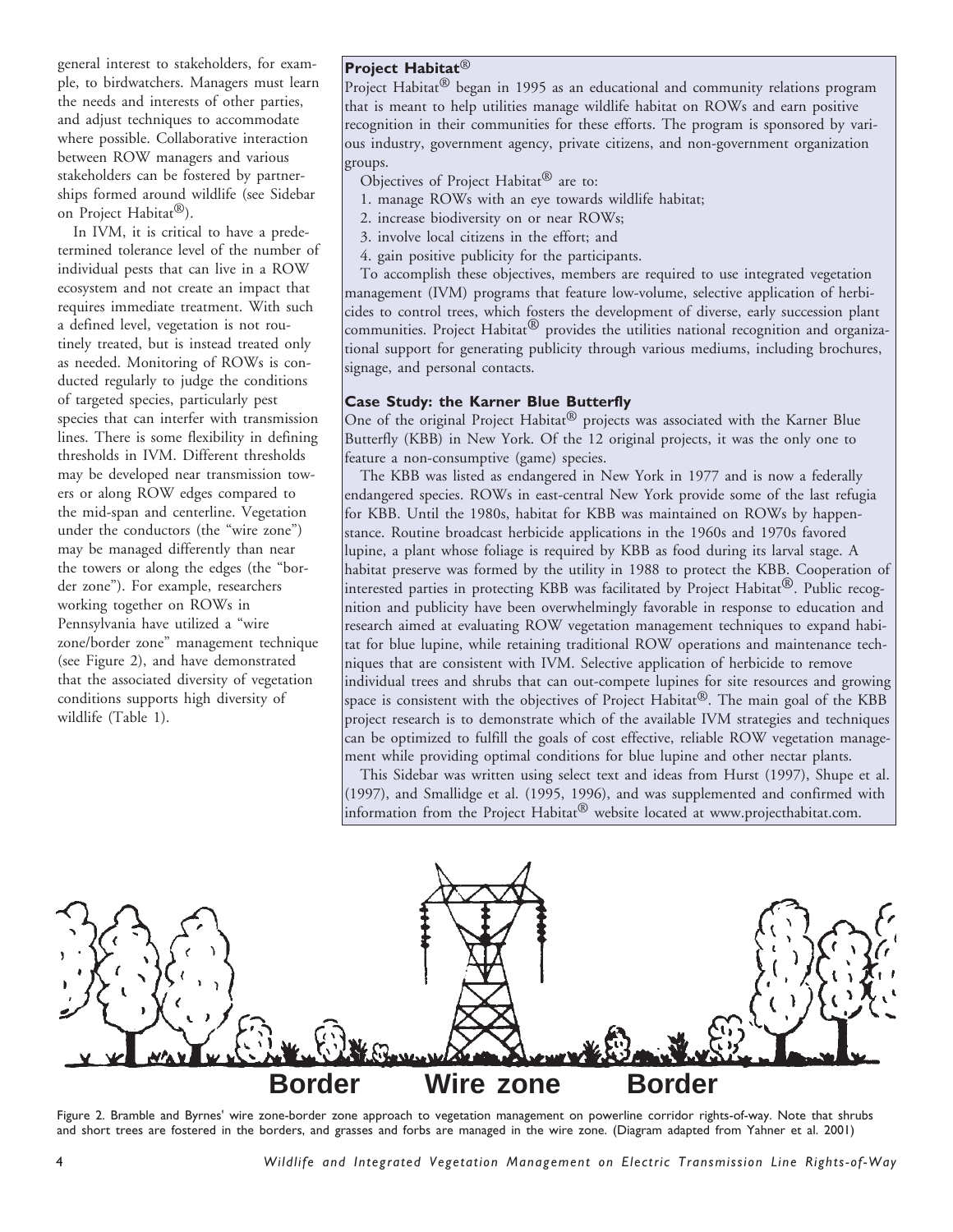Table 1. Select information on interactions between wildlife and electric transmission line rights-of-way vegetation management activities.

| Animal    | Information                                                                                                                                                                                                                                                                                                                                                                                                                                         | Reference                 |
|-----------|-----------------------------------------------------------------------------------------------------------------------------------------------------------------------------------------------------------------------------------------------------------------------------------------------------------------------------------------------------------------------------------------------------------------------------------------------------|---------------------------|
| Deer      | - Total habitat values considered desirable for deer remained high after various chemical and mechanical<br>treatments on a ROW in an oak-hickory forest in Pennsylvania.                                                                                                                                                                                                                                                                           | Bramble et al.<br>1985    |
|           | - Browse production at transmission line tower sites in Quebec, Canada, was increased from 16,000 to<br>192,000 twigs/acre after mechanical treatment of vegetation, leading to increased deer activity. Sustained<br>availability of browse in a ROW for deer may require selective cutting rather than complete cutting of<br>a ROW.                                                                                                              | Garant et al. 1987        |
|           | - Food for white-tailed deer can be enriched on ROWs by planting and fertilization. A plant-and-fertilize<br>treatment (cereal rye and legumes with additions of NPK fertilizer) increased plant biomass and improved<br>nutritive quality of browse compared to the other treatments.                                                                                                                                                              | Harlow et al.<br>1995     |
|           | - Planted deer forage was found to be nutritionally superior to native and naturalized forages that occurred<br>on unplanted ROWs. A mow-and-fertilize treatment was shown to be most cost effective, where<br>effectiveness was measured by the production of crude proteins as an indicator of forage quality.                                                                                                                                    | Harlow et al.<br>1993     |
|           | - Forage on ROWs provided by IVM can enhance survival of deer in wintering yards.                                                                                                                                                                                                                                                                                                                                                                   | Doucet et al. 1987        |
|           | - Mechanical treatment of ROW vegetation can be used to provide short-term winter food to deer and to<br>accelerate the regeneration of browse as part of ROW vegetation management. Felling of woody plants into<br>slash piles just before winter can provide an immediate food source as browse above 6 feet height, outside<br>the reach of deer, is made available by the cut.                                                                 | Garant and<br>Doucet 1995 |
|           | - Forested travel corridors left in a 500-foot wide powerline ROW were found to facilitate deer movement<br>across the ROW in yards during winter in southern Quebec, Canada. Deer used the travel lanes during<br>the first winter. Periodic surveys indicated that the deer regularly used these forested travel lanes for 17<br>years after construction.                                                                                        | Doucet and<br>Garant 1997 |
| Songbirds | - Shrubs are frequently used as plant cover for nesting songbirds, but grasses and forbs are also important<br>for several common bird species typically found on ROWs, such as the field sparrow. Nesting success was<br>not different between mechanical and chemical treatment of ROWs in Pennsylvania, averaging over 70%.                                                                                                                      | Bramble et al.<br>1994    |
|           | - Increases in shrub cover, from 20 to 40%, on two ROWs in Upstate New York, led to a doubling of<br>bird territories and nests, though bird richness was generally the same at 12-14 species. On the ROW<br>with lesser shrub cover, the song sparrow was found in greater abundance. Average nesting success for<br>all birds was about 50% for these varied shrub cover communities.                                                             | Marshall et al.<br>2002   |
|           | - Broadcast application of herbicides with helicopters or high volume stem-foliar techniques can cause a<br>shift in bird communities from shrub-dependent to those birds dependent on grass communities                                                                                                                                                                                                                                            | deWaal Malefyt<br>1987    |
|           | - Mowing treatments can lead to a decrease in songbird populations if the treatments are conducted<br>during the nesting season. Conservation of birds was promoted with vegetation management that<br>maintained shrub cover, even if this maintenance occurred only along the edges of the ROW. Basal,<br>stem-foliar, and foliar herbicide methods can all be used to maintain adequate shrub cover to support<br>rich populations of songbirds. | Bramble et al.<br>1992a   |
|           | - Most shrubland species showed a habitat preference for areas with 50% shrub cover, although some<br>rare species occurred in greatest density in areas with 5-20% cover. Diversity of songbirds is increased<br>if management created some areas dominated by grasses and herbs, and other areas dominated by shrubs.                                                                                                                             | Confer 2002               |
|           | - Forest bird species that prefer edge, such as the chestnut-sided warbler and mourning warbler, were<br>abundant along ROW edges.                                                                                                                                                                                                                                                                                                                  | Hanowski et al.<br>1995   |
|           | - Parasitism of songbirds by the brown-headed cowbird can be promoted on ROWs with treatments<br>that increase uniform grass-herb communities or uniform, tall shrub cover.                                                                                                                                                                                                                                                                         | Confer 2002               |
|           | - Golden-winged warbler and the blue-winged warbler have declined so severely in parts of their range<br>that they are under status assessment for listing under the Endangered Species Act; both species have<br>been commonly found on ROWs in New York.                                                                                                                                                                                          | Confer 2002               |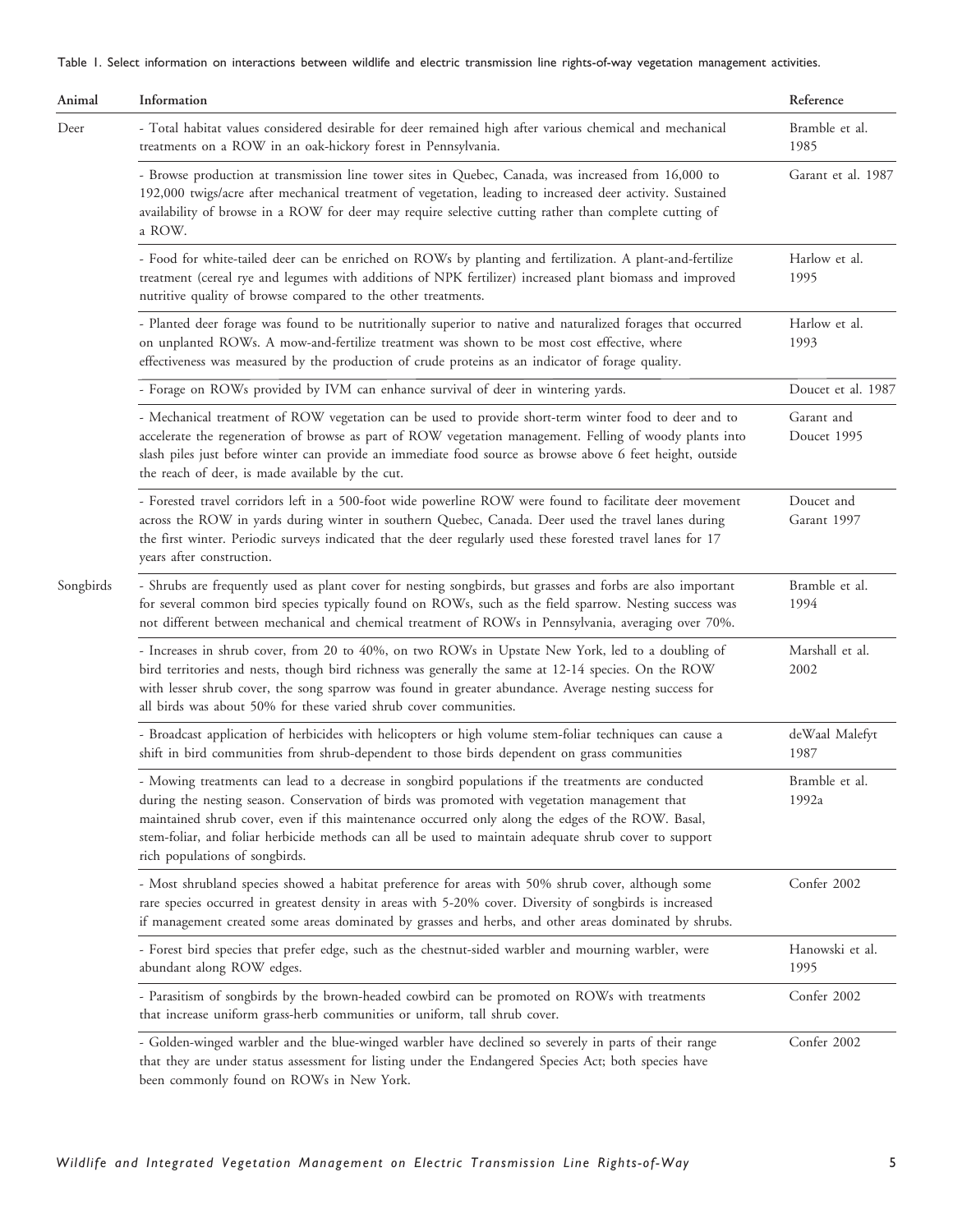Table 1 Continued. Select information on interactions between wildlife and electric transmission line rights-of-way vegetation management activities.

| Animal                     | Information                                                                                                                                                                                                                                                                                                                                                                              | Reference                                                        |
|----------------------------|------------------------------------------------------------------------------------------------------------------------------------------------------------------------------------------------------------------------------------------------------------------------------------------------------------------------------------------------------------------------------------------|------------------------------------------------------------------|
| Small<br>mammals           | - Management of early successional habitat on ROWs in New York and Pennsylvania can promote the inhibition Bramble et al.<br>of tree invasions through herbivory by small mammals, particularly meadow voles. Voles were shown to kill at<br>least 60% of trees seedlings in various ROW communities.                                                                                    | 1992b; Ostfeld<br>and Canham 1995                                |
|                            | - Vegetation management can affect species composition of small mammals. Grass-herb dominated communities<br>were associated with meadow voles and shrub communities with red backed voles on ROWs in Pennsylvania;<br>white-footed mice were found across both community types.                                                                                                         | Bramble et al.<br>1992b                                          |
|                            | - ROWs can act as barriers to travel by small mammals such as snowshoe hare, red squirrels, and gray squirrels,<br>but the barrier effects diminish as shrub cover is increased.                                                                                                                                                                                                         | Doucet and<br>Brown 1997                                         |
| Butterflies                | - Different mechanical and herbicide treatments schemes were found to all produce habitats to support 19-21<br>different butterfly species. Eight different shrubs and 15 different herbs were used as nectar sources among<br>these treatments. Diverse butterfly populations were related to diverse cover of shrubs and herbs that flowered<br>in succession over the growing season. | Bramble et al.<br>1997                                           |
|                            | - In addition to old-field vegetation habitat found on ROWs, it was important to have some bare ground that<br>provide puddling areas. Puddles are a source of water, essential salts, and nutrients for butterflies.                                                                                                                                                                    | Lanham and<br>Nichols 2002                                       |
|                            | - 101 species of butterflies and related skippers, 82 flowering nectar sources, and 102 larval target-host plant<br>species were found on six ROWs in South Carolina.                                                                                                                                                                                                                    | Lanham and<br>Nichols 2002                                       |
|                            | - Endanger butterflies, such as the Karner Blue Butterfly in New York and Lange's metalmark butterfly in<br>California, have been successfully managed on ROWs (see Sidebar on Project Habitat <sup>®</sup> ).                                                                                                                                                                           | Smallidge et al.<br>1995, 1996;<br>DeBecker and<br>McKinney 1987 |
| Reptiles and<br>amphibians | - ROW management treatments effects are less critical to reptiles and amphibians than the act of siting and<br>clearing a line. These animals can be categorized into a priority list of species based on vulnerablity to<br>transmission corridors and conservation status.                                                                                                             | Kamstra et al.<br>1995                                           |
|                            | - Mosaics of different early successional plant communities promote the diversity of snakes and salamanders<br>on ROWs. Snakes are more abundant in areas of grass-forb cover; salamanders are more abundant in areas of<br>shrub cover.                                                                                                                                                 | Yahner et al.<br>2001.                                           |

## **Why should right-of-way vegetation managers consider wildlife?**

Right-of-way vegetation managers should consider wildlife because they can:

- 1) reduce vegetation management treatments efforts by favoring animals that consume seeds and seedlings of undesirable plants, which is a common phenomenon with mice, voles, rabbits, and deer;
- 2) promote positive interactions with the public by collaborating on management programs to promote locally desirable wildlife for hunting or other wildlife-related recreational activities, e.g., bird watching while hiking;
- 3) meet stewardship responsibilities by developing healthy animal populations, particularly birds, reptiles, amphibians, and butterflies that are indicative of healthy ecosystems; and

4) contribute to biodiversity conservation at various scales by managing habitat for threatened and endangered species, or by dedicating important early-successional plant habitat that may be generally lacking across a region.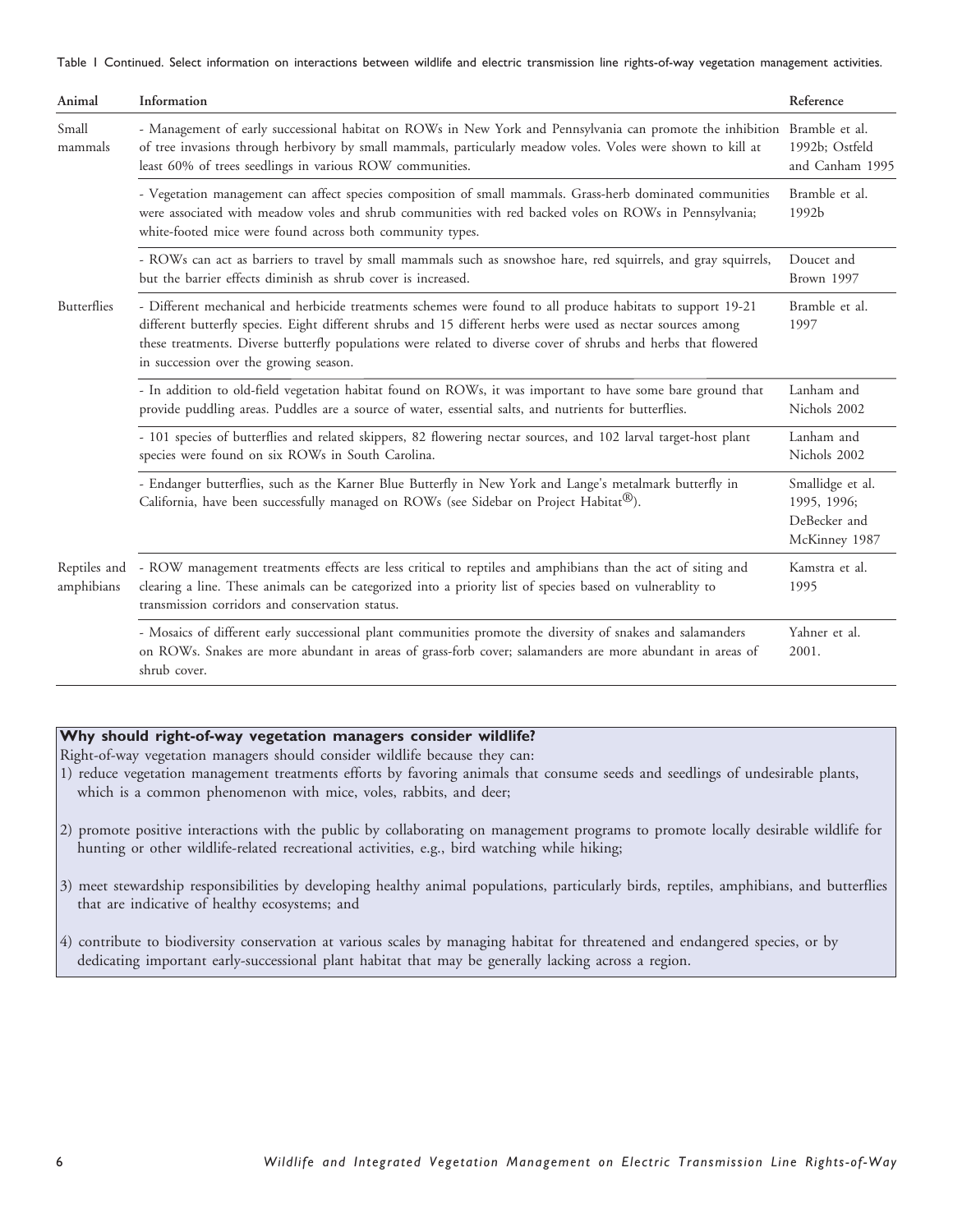# STEP No. 3: Compiling Treatment Options

ROW vegetation managers can conduct IVM and prevent or suppress pest populations only if there are various treatment options. Different treatments may be needed to match variable conditions on the ROW environment or to address stakeholder concerns and interests. Vegetation treatments can be grouped into four categories: physical or mechanical, chemical, cultural, and biological. Integration of information and knowledge from the previous steps is needed to select the right combination of these different treatments. Singular use of any one treatment through time, across all sites and conditions, is not an IVM approach. Along any one ROW, sitespecific prescriptions of treatments are needed that are sensitive to surrounding land uses, local water resources, variation in vegetation conditions, and opportunities for enhancing wildlife habitat. Dozens of different treatments may be used throughout a single ROW to control trees and other undesirable vegetation. The use of biological controls and the resultant development of complex, low-growing, stable grass-forb-shrub communities is a particularly valuable outcome of IVM. Such plant communities, created by the selective removal of trees, can function on ROWs as an important preventive measure in that they can reduce pest abundance. They are, in and of themselves, important wildlife habitat.

### STEP No. 4: Accounting for Economic and Environmental Effects of Treatments

Once the manager has developed the range of treatment options that are possible for use in a specific setting, these options must be evaluated in terms of their socioeconomic and environmental impacts. A useful metric for this evaluation is cost effectiveness. Cost effectiveness is a measure of the success of a treatment in terms of economics, plant community dynamics, and related environmental considerations. Evaluation of treatments using this metric is done based on individual examinations with the two component parts, cost and effectiveness. Cost of treatments include economic costs for the materials and/or labor, but also costs associated with externalities,

such as negative effects on desirable wildlife. Effectiveness pertains to production of desired vegetation conditions and associated benefits and values, including promotion of diverse plant and animal communities, protected riparian areas and water quality, visual attributes fashioned to minimize impacts to aesthetics, and enhanced opportunities for recreational activities.

# STEP No. 5: Site-Specific

Implementation of Treatments After the range of options has been examined and evaluated, the manager prescribes and implements treatments. Site-specific treatments can be applied to various sections of any one ROW, and also across a ROW. Water resources, e.g., streams and wetlands, may need protection from herbicide drift or siltation resulting from mechanical treatments. Different wildlife habitat elements can be featured on one site and other elements on another site. Across a ROW, a twozone concept often referred to as a wire zone-border zone approach-where the edges of the ROW are treated differently than the center of the ROW-is a novel distinction that can afford ROW vegetation managers new opportunities to produce complex vegetation conditions associated with diverse wildlife communities and habitats (Figure 2).

# STEP No. 6: Adaptive Management and Monitoring

Adaptive management is a formalization of the process of learning from experience. After the basic steps of management have been completed, and treatments have been applied, the effects of the treatment are monitored over the course of a treatment cycle. Wildlife can be monitored directly by individual animals counts, or indirectly through measures of habitat. At the end of the treatment cycle, vegetation conditions are compared to the desired condition set during the "Setting Management Objectives and Tolerance Levels" step (Step 2), and described in prescriptions during the "Site-Specific Implementation of Treatments" step (Step 5). Any similarities or disparities between "desired" and "achieved" results are investigated, and future treatment options adjusted accordingly. Monitoring in an adaptive management program is valuable in assuring stakeholders that treatment effects are being gauged, and shortfalls adjusted for by adapting management schemes to improve IVM. It is this sense of improvement that draws the circle of steps to close in the form of a selfimproving cycle (Figure 1). With the new knowledge gained by completing the work cycle, the process is begun anew with heightened understanding and awareness of the opportunities and potential shortfalls of management.

# **Final Considerations**

Wildlife use ROWs for habitat, whether you plan for it or not. This simple reality is an opportunity. ROW managers have tremendous opportunities to increase populations of certain wildlife through manipulation of specific habitat elements. Of course, managers must balance the primary goal of transmitting electricity with consideration of the full effect of management on the wildlife community. IVM provides such a framework. It outlines a systematic approach for integrating numerous activities/components, including gathering basic information, site-specific inventory, addressing stakeholder concerns, developing assessment results, prescribing and conducting treatments, and monitoring of vegetation management effects. Wildlife is an important consideration in all steps of IVM. Perhaps, most importantly, because IVM promotes the biological control of trees through the effects of low-growing plant communities, special habitat values are produced on ROWs that are important throughout North America.

## **Abbreviations**

| <b>KBB</b>       | Karner Blue Butterfly      |
|------------------|----------------------------|
| <b>IPM</b>       | Integrated Pest Management |
| <b>IVM</b>       | Integrated Vegetation      |
|                  | Management                 |
| <b>ROW</b>       | Right-of-way               |
| ROW <sub>s</sub> | Rights-of-way              |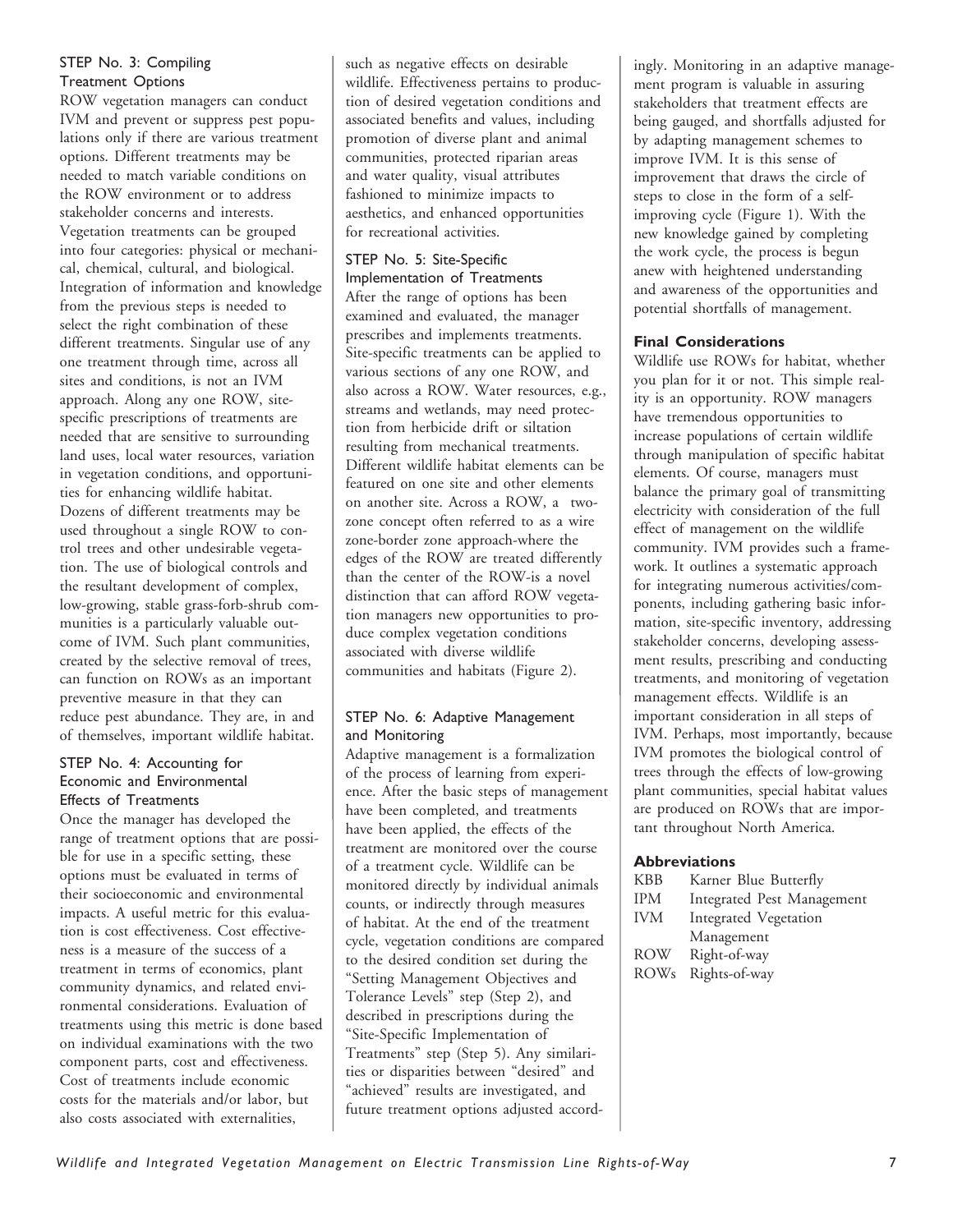## **Bibliography**

Abrahamson, L. P., C. A. Nowak, P. M. Charlton, and P. G. Snyder. 1995. Cost effectiveness of herbicide and non-herbicide vegetation management methods for electric utilities in the Northeast: state-ofthe-art review. p. 27-43 *In* G. Jean Doucet, C. Seguin, and M. Giguere (eds.) Proceedings of the 5th International Symposium on Environmental Concerns in Rights-of-Way Management, September 19-22, 1993, Montreal, Quebec, Canada.

Best Management Practices (BMPs) Manual for Access Road Crossings of Wetlands and Waterbodies, EPRI, Palo Alto, CA: 2002 1005188

Bramble, W. C., W. R. Byrnes, and R. J. Hutnik. 1985. Effects of a special technique for right-of-way maintenance on deer habitat. Journal of Arboriculture 11(9): 278-284.

Bramble, W. C., W. R. Byrnes, and M. D. Schuler. 1986. Effects of a special technique for right-of-way maintenance on an avian population. Journal of Arboriculture 12(9): 219-226.

Bramble, W. C., R. H. Yahner, and W. R. Byrnes. 1992a. Breeding-bird population changes following right-of-way maintenance treatments. Journal of Arboriculture 18(1): 23-32.

Bramble, W. C., R. H. Yahner, W.R. Byrnes, and S. A. Liscinsky. 1992b. Small mammals in plant cover types on an electric transmission right-of-way. Journal of Arboriculture 18(1): 23-32.

Bramble, W. C., R. H. Yahner, and W. R. Byrnes. 1994. Nesting of breeding birds on an electric utility right-of-way. Journal of Arboriculture 20(2): 124-129.

Bramble, W. C., R. H. Yahner, and W. R. Byrnes. 1997. Effect of herbicides on butterfly populations of an electric transmission right-of-way. Journal of Arboriculture 23(5): 196-206.

Confer, J. L. 2002. Management, vegetative structure and shrubland birds of rights-of-way. *In* J. W. GoodrichMahoney, D. F. Mutrie and C. A. Guild (eds.) Proceedings of the 7th International Symposium on Environmental Concerns in Rights-of-Way Management, September 9-13, 2000, Calgary, Alberta, Canada.

de Waal Malefyt, J. 1987. Effects of herbicide spraying on breeding songbird habitat along electric transmission rightsof-way. p. 28-33 *In* W R. Byrnes and H. A. Holt (eds.) Proceedings of the 4th Symposium on Environmental Concerns in Rights-of-Way Management, October 25-28, 1987, Purdue University, IN.

DeBecker, S. and J. McKinney. 1987. Electric transmission lines and endangered species at Antioch National Wildlife Refuge, California. p. 64-66 *In* W R. Byrnes and H. A. Holt (eds.) Proceedings of the 4th Symposium on Environmental Concerns in Rights-of-Way Management, October 25-28, 1987, Purdue University, IN.

Determination of the Effectiveness of Herbicide Buffer Zones in Protecting Water Quality, EPRI, Palo Alto, CA; Empire State Electric Energy Research Corporation (ESEERCO): 1999. TR-113160

Doucet, G. J. and D. T. Brown. 1997. Snowshoe hare, red squirrel and gray squirrel winter activity in a 120 kV powerline right-of-way and in adjacent forests. p. 295-298 *In* J. R. William, J. W. Goodrich-Mahoney, J. R. Wisniewski, and J. Wisniewski (eds.) Proceedings of the 6th International Symposium on Environmental Concerns in Rights-of-Way Management, February 24-26, 1997, New Orleans, Louisiana.

Doucet, G. J. and Y. Garant. 1997. White-tailed deer (*Odocoileus virginianus*) use of forested travel corridors in a twin 735 kV powerline right-of-way-20 years of observations. p. 299-302 *In* J. R. William, J. W. Goodrich-Mahoney, J. R. Wisniewski, and J. Wisniewski (eds.) Proceedings of the 6<sup>th</sup> International Symposium on Environmental Concerns in Rights-of-Way Management, February 24-26, 1997, New Orleans, Louisiana.

Doucet, G. J., D. T. Brown, and P. Lamouthe. 1987. Deer behavior in a powerline right-of-way located in a northern winter yard. p. 7-12 *In* W R. Byrnes and H. A. Holt (eds.) Proceedings of the 4th Symposium on Environmental Concerns in Rights-of-Way Management, October 25-28, 1987, Purdue University, IN.

Forman, R. T. T. 1995. Land mosaics: the ecology of landscapes and regions. Cambridge University Press, Cambridge, NY.

Garant, Y. and G. J. Doucet. 1995. An experimental winter cut in a powerline ROW located in a white-tailed deer yard. p. 266-268 *In* G. J. Doucet, C. Séguin, and M. Giguère (eds.) Proceedings of the 5th International Symposium on Environmental Concerns in Rights-of-Way Management, September 19-22, 1993, Montreal, Quebec, Canada.

Garant, Y. B., G. J. Doucet, and G. Hayeur. 1987. Winter deer browse production and use in a powerline right-ofway six years after initial clearing. p. 56-63 *In* W R. Byrnes and H. A. Holt (eds.) Proceedings of the 4th Symposium on Environmental Concerns in Rights-of-Way Management, October 25-28, 1987, Purdue University, IN.

Gates, J. E., and L. W. Gysel. 1978. Avian nest dispersion and fledging success in field forest ecotones. Ecology 59: 871- 883.

Glaholt, R. D., G. Fryer, and Al. Colette. 1995. The UNEP convention on biodiversity and its implications for right-ofway selection and development. p. 269-275 *In* G. J. Doucet, C. Séguin, and M. Giguère (eds.) Proceedings of the 5th International Symposium on Environmental Concerns in Rights-of-Way Management, September 19-22, 1993, Montreal, Quebec, Canada.

Hanowski, J. M., G. J. Niemi, and J. G. Blake. 1995. Seasonal abundance and composition of forest bird communities adjacent to a right-of-way in northern forest USA. p. 276-283 *In* G. J. Doucet, C. Séguin, and M. Giguère (eds.)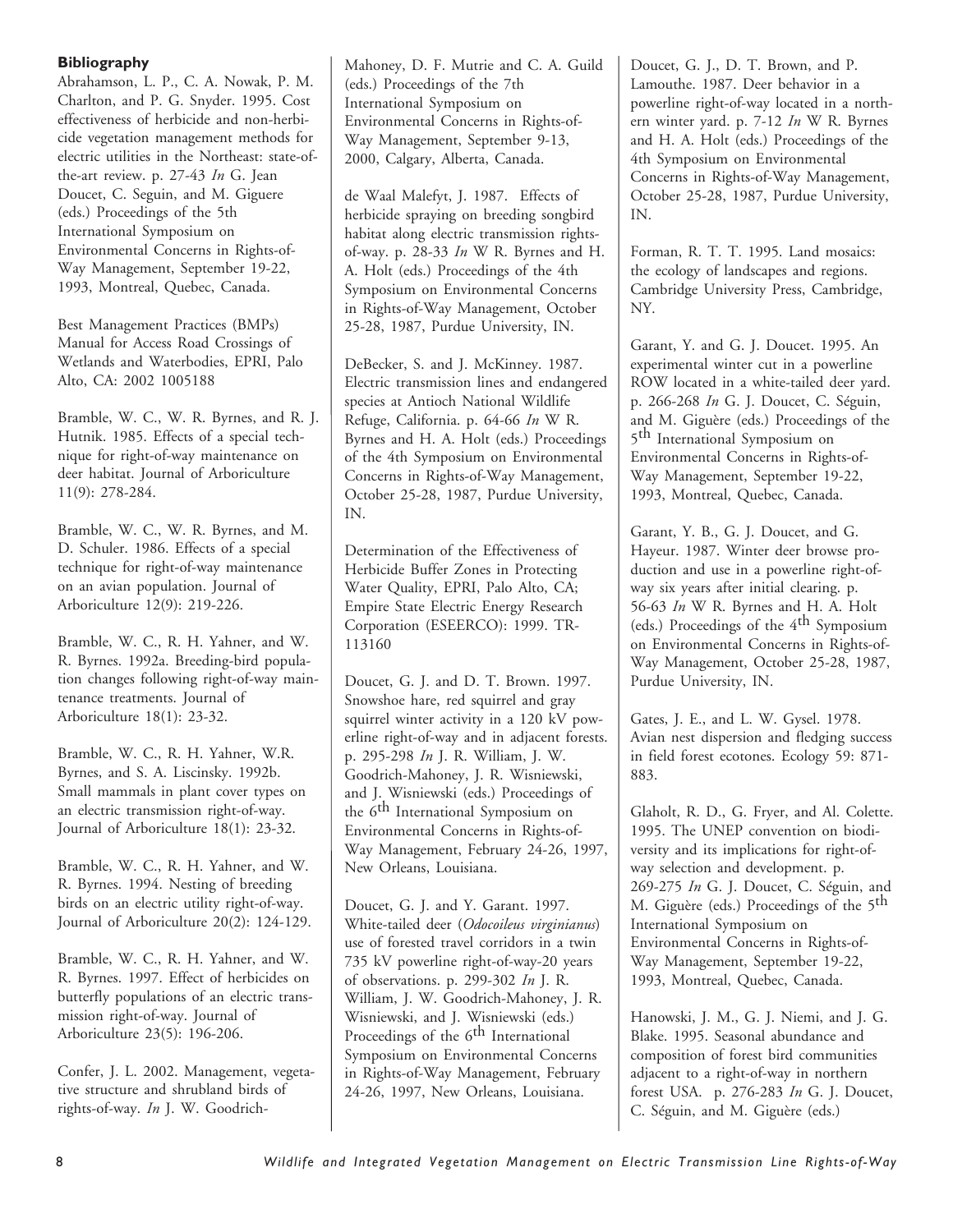Proceedings of the 5<sup>th</sup> International Symposium on Environmental Concerns in Rights-of-Way Management, September 19-22, 1993, Montreal, Quebec, Canada.

Hanson, K. E. 1988. Managing transmission lines for wildlife enhancement. Journal of Arboriculture 14(12): 302-304.

Harlow, R. F., D. C. Guynn, and J. R. Davis. 1995. The effect of management treatments on the biomass, nutritive quality, and utilization of deer forages on utility rights-of-way. p. 284-289 *In* G. J. Doucet, C. Séguin, and M. Giguère (eds.) Proceedings of the 5<sup>th</sup> International Symposium on Environmental Concerns in Rights-of-Way Management, September 19-22, 1993, Montreal, Quebec, Canada.

Harlow, R. F., B. W. Pinkerton, D. C. Guynn Jr., and Jr. J. G. Williams. 1993. Fertilizer effects on the quality of whitetailed deer forages on utility rights-of-way. Southern Journal of Applied Forestry 17(1): 49-53.

Hunter, M. L., Jr. 1990. Wildlife, forests, and forestry: Principles of managing forests for biological diversity. Prentice Hall, Englewood Cliffs, NJ.

Hurst, G. 1997. Project Habitat: ROW management to enhance wildlife habitat and utility image. p. 311-316 *In* J.R. Williams, J. W. Goodrich-Mahoney, J. R. Wisniewski, and J. Wisniewski (eds.) Proceedings of the 6<sup>th</sup> International Symposium on Environmental Concerns in Rights-of-Way Management, February 24-26, 1997, New Orleans, Lousiana, Elsevier Science Ltd, New York.

Kamstra, J., S. Hounsell, and W. Weller. 1995. Vulnerability of reptiles and amphibians to transmission corridors and facilities. p. 300-304 *In* G. J. Doucet, C. Séguin, and M. Giguère (eds.) Proceedings of the 5<sup>th</sup> International Symposium on Environmental Concerns in Rights-of-Way Management, September 19-22, 1993, Montreal, Quebec, Canada.

Kroodsma, R. L. 1984. Ecological factors associated with degree of edge effect in breeding birds. Journal of Wildlife Management 48(2): 418-425.

Kroodsma, R. L. 1984. Effect of edge on breeding forest bird species. Wilson Bulletin 96(3): 426-436.

Lanham, J. D., and M. J. Nichols. 2002. Butterflies and skippers in utility rightsof-way in the Upper Piedmont of South Carolina. *In* J. W. Goodrich-Mahoney, D. F. Mutrie and C. A. Guild (eds.) Proceedings of the 7<sup>th</sup> International Symposium on Environmental Concerns in Rights-of-Way Management, September 9-13, 2000, Calgary, Alberta, Canada.

Lanham, J. D., and J. E. Simmons III. 2002. Evaluation of wildlife habitat suitability in an herbicide-treated utility rightof-way. *In* J. W. Goodrich-Mahoney, D. F. Mutrie and C. A. Guild (eds.) Proceedings of the 7<sup>th</sup> International Symposium on Environmental Concerns in Rights-of-Way Management, September 9-13, 2000, Calgary, Alberta, Canada.

Marshall, J. S., L. W. VanDruff, S. Shupe, and E. Neuhauser. 2002. Effects of powerline right-of-way vegetation management on avian communities. *In* J. W. Goodrich-Mahoney, D. F. Mutrie and C. A. Guild (eds.) Proceedings of the 7<sup>th</sup> International Symposium on Environmental Concerns in Rights-of-Way Management, September 9-13, 2000, Calgary, Alberta, Canada.

McLoughlin, K. T. 1997. Application of integrated pest management to electric utility rights-of-way vegetation management in New York State. p. 118-126 *In* J. R. Williams, J. W. Goodrich-Mahoney, J. R. Wisniewski, and J. Wisniewski (eds.) Proceedings of the 6<sup>th</sup> International Symposium on Environmental Concerns in Rights-of-Way Management, February 24-26, 1997, New Orleans, Lousiana, Elsevier Science Ltd, New York.

Nowak, C. A., and B. D. Ballard. 2001. Research and development in IVM. Paper presented, Environmental Stewardship of Utility Rights-of-way Conference, June 12-13, 2001, Albany, New York.

Osfeld, R. S. and C. D. Canham. 1995. Ecological perspectives on tree invasions in rights-of-way: effects of herbivory by mammals. p. 159-164 *In* G. J. Doucet, C. Séguin, and M. Giguère (eds.) Proceedings of the 5<sup>th</sup> International Symposium on Environmental Concerns in Rights-of-Way Management, September 19-22, 1993, Montreal, Quebec, Canada.

Rich, A. C., D. S. Dobkin, and L. J. Niles. 1994. Defining forest fragmentation by corridor width: the influence of narrow forest-dividing corridors on forest-nesting birds in southern New Jersey. Conservation Biology 8: 1109-1121.

Rights-of-way stability: A 15-year appraisal of plant dynamics on electric power rights-of-way in New York State. EPRI, Palo Alto, CA; Empire State Electric Energy Research Corporation (ESEERCO): 1999. TR-113191.

Shupe, S. D., K. E. Finch, and E. F. Neuhauser. 1997. A Project Habitat initiative in eastern New York State. p. 153-159 *In* J. R. William, J. W. Goodrich-Mahoney, J. R. Wisniewski, and J. Wisniewski (eds.) Proceedings of the 6th International Symposium on Environmental Concerns in Rights-of-Way Management, February 24-26, 1997, New Orleans, Louisiana.

Smallidge, P. J., D. J. Leopold, and C. M. Allen. 1995. Management concerns for the response of blue lupine communities on rights-of-way in east-central New York, USA to environmental factors and vegetation management. p. 330-335 *In* G. J. Doucet, C. Séguin, and M. Giguère (eds.) Proceedings of the 5<sup>th</sup> International Symposium on Environmental Concerns in Rights-of-Way Management, September 19-22, 1993, Montreal, Quebec, Canada.

Smallidge, P. J., D. J. Leopold, and C. M. Allen. 1996. Community characteristics and vegetation management of Karner blue butterfly (*Lycaides melissa samuelis*) habitats on rights-of-way in east-central New York, USA. Journal of Applied Ecology 33: 1405-1419.